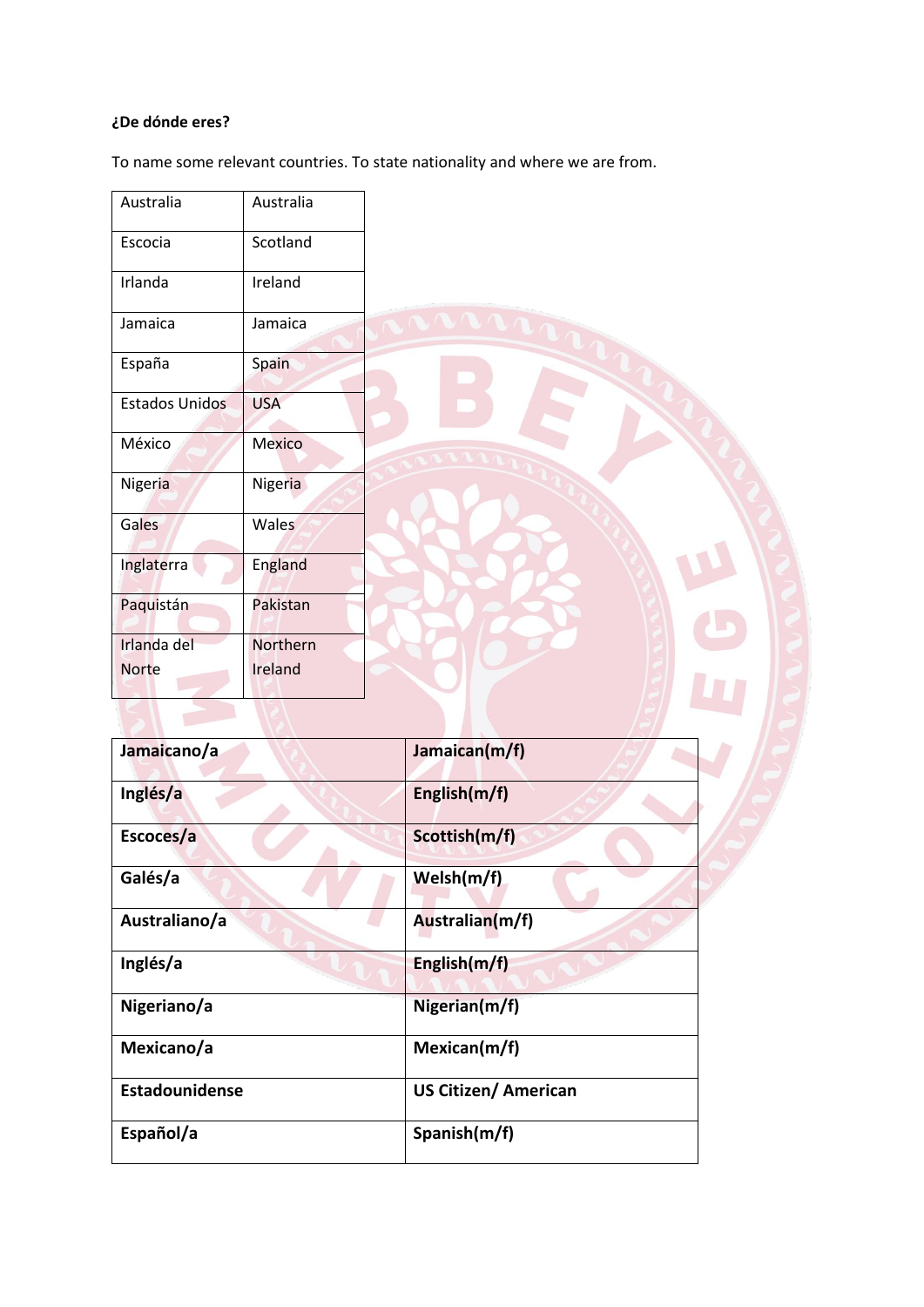| Paquistaní    | Pakistani            |
|---------------|----------------------|
| Irlandés/a    | Irish $(m/f)$        |
| Norirlandés/a | Northern Irish (m/f) |

**¿Dónde vives?** 

**To say where you live. To say what languages you speak.**

| ¿Dónde vives?                | Where do you live?                             |
|------------------------------|------------------------------------------------|
| Vivo en                      | I live in                                      |
| <b>Vivo en Belfast</b>       | I live in Belfast                              |
| Vives en                     | You live in                                    |
| <b>Vives en Liverpool</b>    | You live in Liverpool                          |
| Vive en                      | He/ she lives in                               |
|                              | Vive en Manchester He/ She lives in Manchester |
| Viven en                     | They live in                                   |
| <b>Viven en Madrid</b>       | <b>They live in Madrid</b>                     |
| ¿Qué idiomas hablas?         |                                                |
| What languages do you speak? |                                                |
| Hablo                        | I speak                                        |
| Hablas                       | You speak                                      |
| Habla                        | He/ She speaks                                 |
| El alemán                    | German                                         |
| El catalán                   | Catalán                                        |
| El español                   | Spanish                                        |
| El francés                   | French                                         |
| El galés                     | Welsh                                          |
| El inglés                    | English                                        |
| El italiano                  | Italian                                        |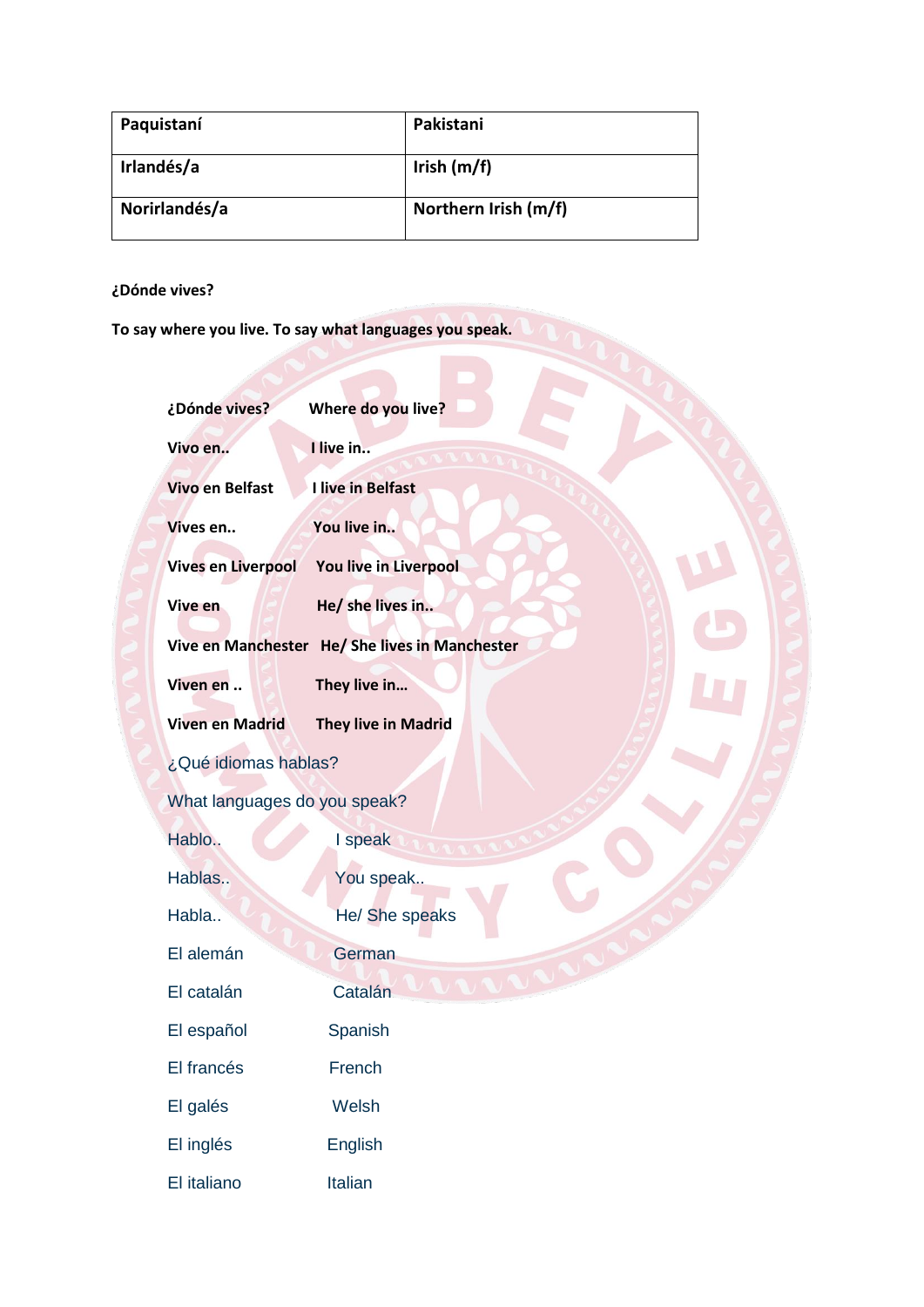### **¿Tienes hermanos?**

To talk about your family.

- ¿Tienes hermanos?
- Do you have any brothers or sisters?
- Sí, tengo un hermano
- Yes, I have one brother.
- Tengo una hermana.
- I have one sister.
- Tengo dos hermanos
- I have two brothers
- Tengo dos hermanas
- I have two sisters
- Tengo tres hermanos
- I have three brothers
- Tengo tres hermanas
- I have three sisters
- Tengo un hermano y dos hermanas
- I have one brother and two sisters.
- Tengo dos hermanos y una hermana
- I have two brothers and one sister
- No tengo hermanos
- I don't have any brothers or sisters.
- Soy hijo único
- I am an only child(m)
- Soy hija única
- I am an only child(f)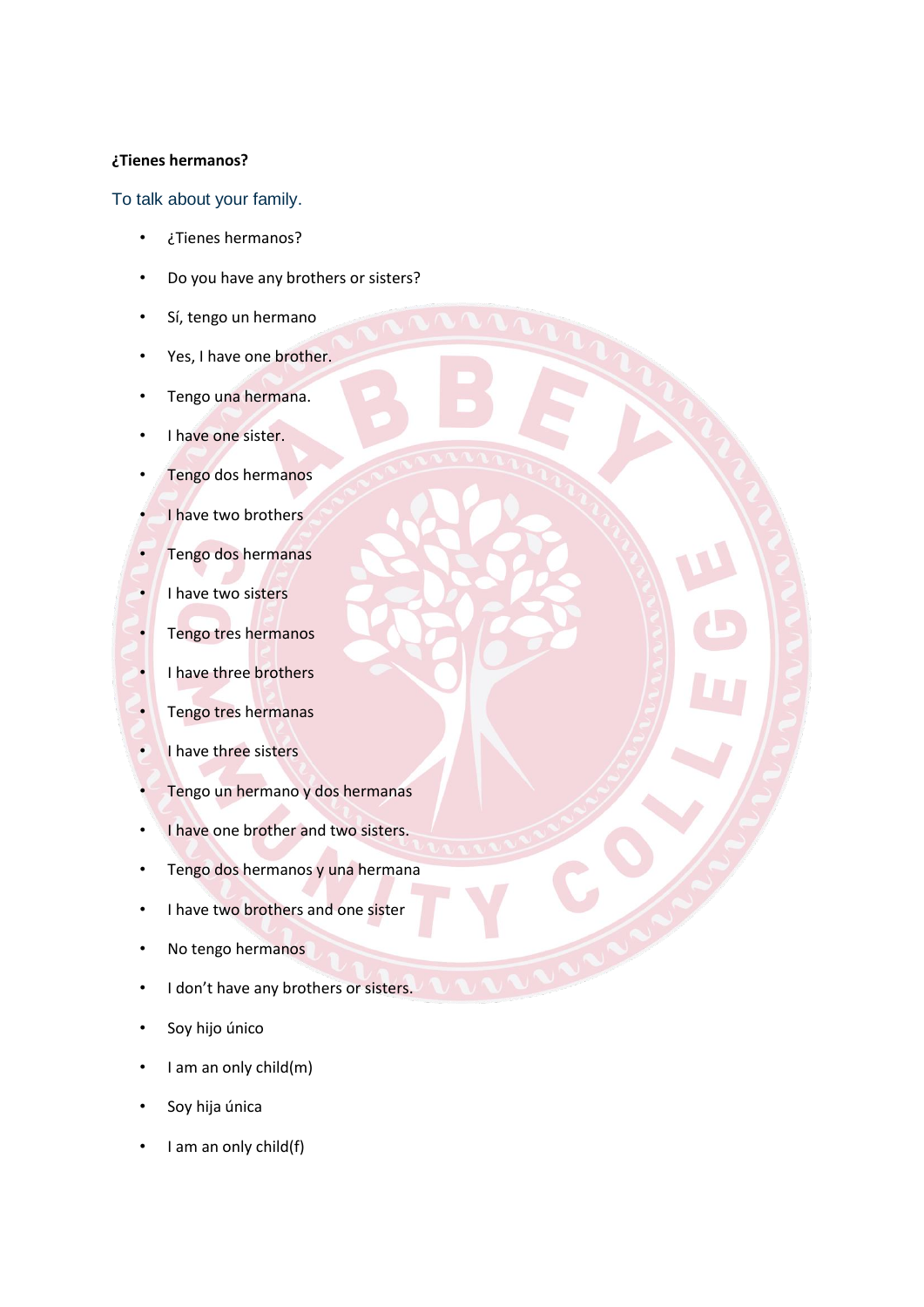- ¿Cómo **se llama** tu hermano?
- What is your brother called?
- **Se llama...**
- He is called …
- Mi hermano **se llama** Tom
- My brother is called Tom
- Mis hermanos **se llaman** Bill y Ben
- My brothers are called Bill and Ben
- ¿Cómo **se llama** tu hermana?
- What is your sister called?
- **Se llama...**
- **She is called...**
- Mi hermana **se llama** Ana
- My sister is called Ana
- Mis hermanos **se llaman** Tom y Ana
- My brother and sister are called Tom and Ana.
- **¿Cuántos años tiene tu hermano?**
- **How old is your brother?**
- Mi hermano tiene doce años.
- My brother is 12 years old.
- **¿Cuántos años tiene tu hermana?**
- **How old is your sister?**
- Mi **hermana** tiene diez años.
- My sister is 10 years old.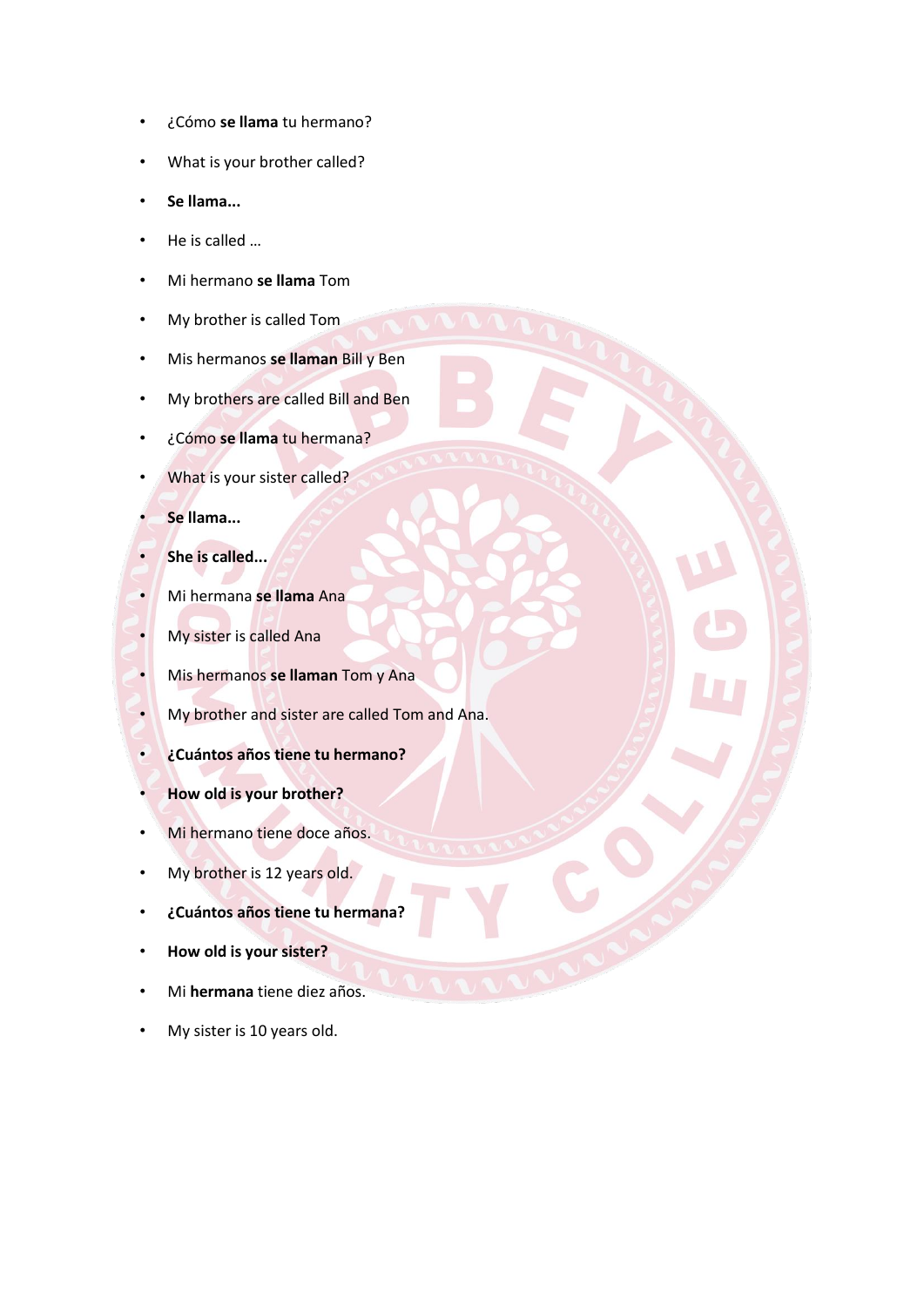#### **¿Tienes un animal?**

**To talk about pets, including gender, quantity colour and other relevant details.** 

- **Tengo un perro**
- **I have a dog**
- **Tengo un gato**
- **I have a cat**
- **Tengo un conejo**
- **I have a rabbit**
- **Tengo un pájaro**
- **I have a bird**
- **Tengo un loro**
- **I have a parrot**
- **Tengo un pez**
- **I have a fish**
- **Tengo un caballo**
- **I have a horse**
- **Tengo un conejillo de indias**
- **I have a guinea pig**
- **Tengo un ratón**
- **I have a mouse**
- **Tengo una tortuga**
- **I have a tortoise**
- **Tengo una serpiente**
- **I have a snake**
- **Tengo una araña**
- **I have a spider**
- **Tengo un cobayo**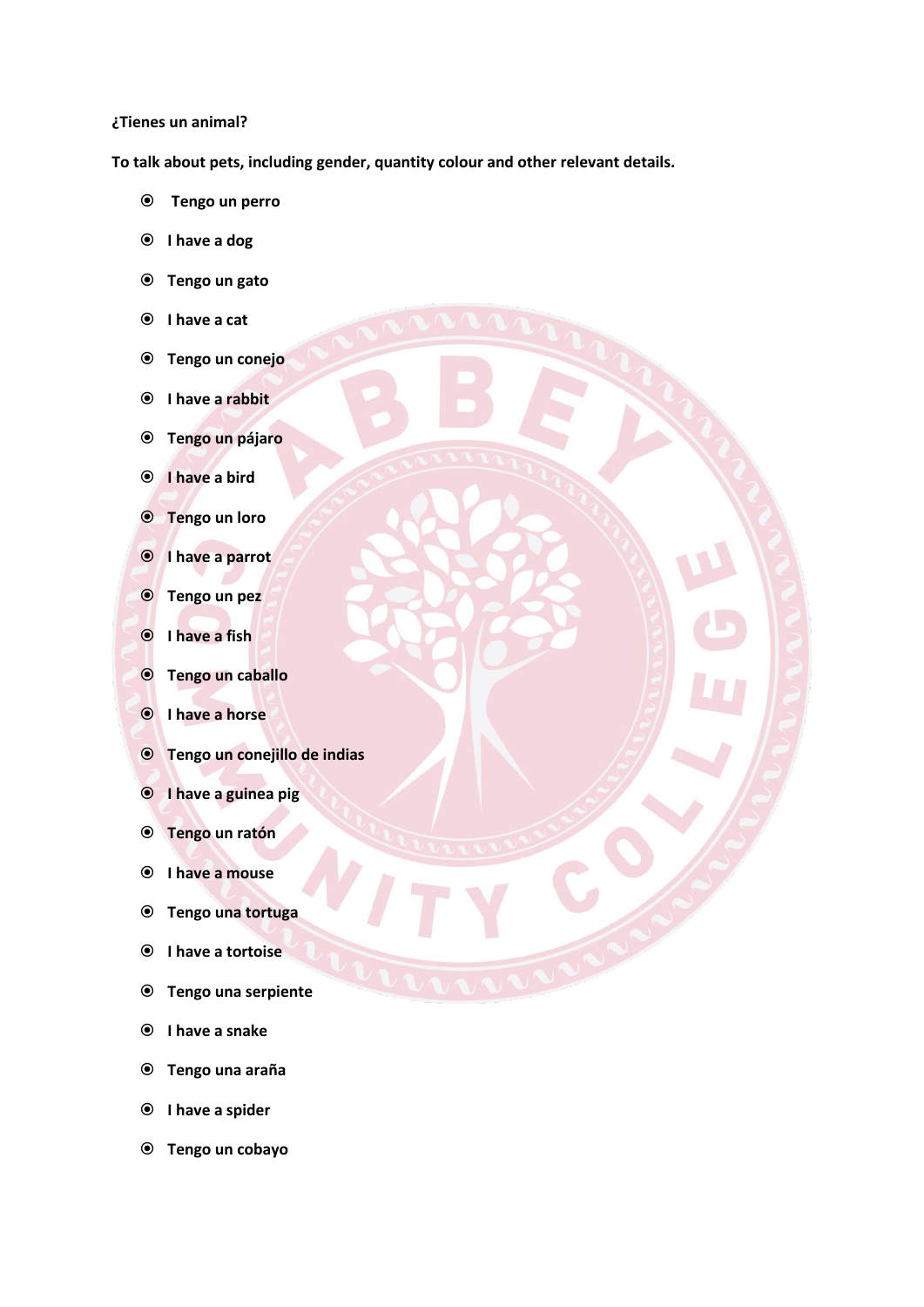|  |  | <sup>●</sup> I have a guinea pig |  |
|--|--|----------------------------------|--|
|--|--|----------------------------------|--|

- **Tengo un hamster**
- **I have a hamster**
- **White Blanco**
- **Black Negro**
- **Yellow Amarillo**
- **Blue Azul**
- **Grey Gris**
- **Gold Dorado**
- **Brown Marrón**
- **Red Rojo Green Verde**
- **Tabby Atigrado Small Pequeño**

**Big Grande**

## **Los ojos y el pelo**

To talk about hair and eyes, including hair colour and length. To recall in context the verb "tener" and to introduce "llevar".

- Tengo el pelo... I have ..... hair
	-
- Tiene el pelo... He/she has ..... hair.
- Rubio Blonde
- **Blanco** White
- Castaño Brown
- Negro Black
- Gris Grey
- Pelirrojo Red
- E.g. I have blonde hair. Tengo el pelo rubio.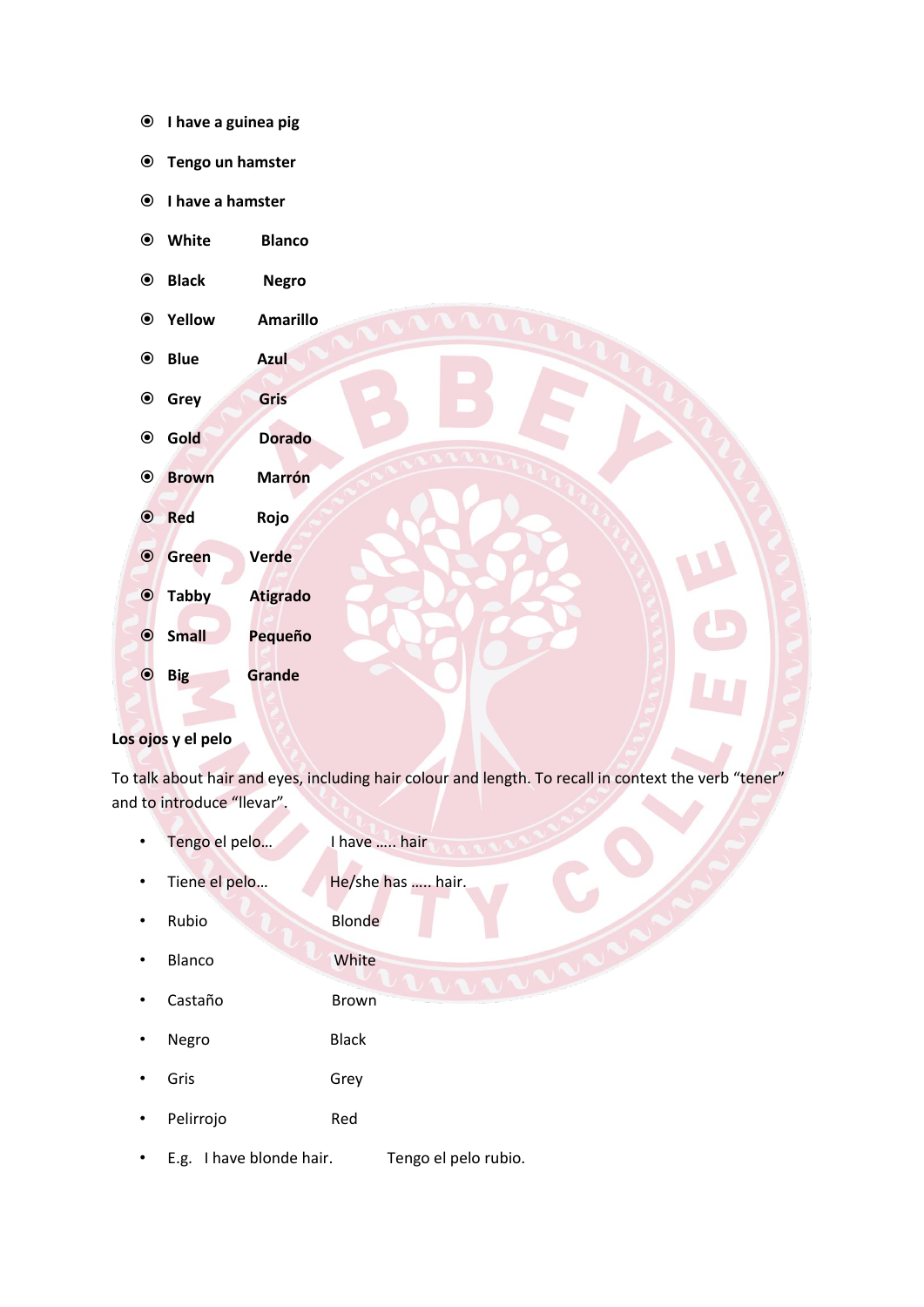- He has white hair. Tiene el pelo blanco.
- She has grey hair. Tiene el pelo gris.
- Tengo el pelo... I have ..... hair
- Tiene el pelo... He/she has ..... hair.
- Corto Short
- Largo Long
- A media melena Medium length
- E.g
- I have short hair. Tengo el pelo corto.
- 
- 
- He has long hair. Tiene el pelo largo.
- She has medium length hair. Tiene el pelo a media melena.
- Tengo el pelo corto y rubio. I have short blonde hair.
- Tiene el pelo largo y castaño. He/she has long brown hair.
- Tiene el pelo negro a media melena. He/she has medium length black hair.
- Rizado curly
- Ondulado wavy
- Liso straight
- Tengo los ojos…/ tiene los ojos… I have …… eyes/ He/she has ….. eyes.

| grises - grey | azules - blue | negros - black |
|---------------|---------------|----------------|
|               |               |                |

verdes - green marrones - brown

**¿Cómo eres?** 

## **To describe height, weight and colouring.**

## **To practise in context relevant parts of the verb "ser".**

Soy… - I am Es….. He/she is….

|  | alto/ alta - tall de estatura media - average height                    | bajo/ baja -small |
|--|-------------------------------------------------------------------------|-------------------|
|  | gordo/gorda - fat de peso medio - average weight delgado/delgada - thin |                   |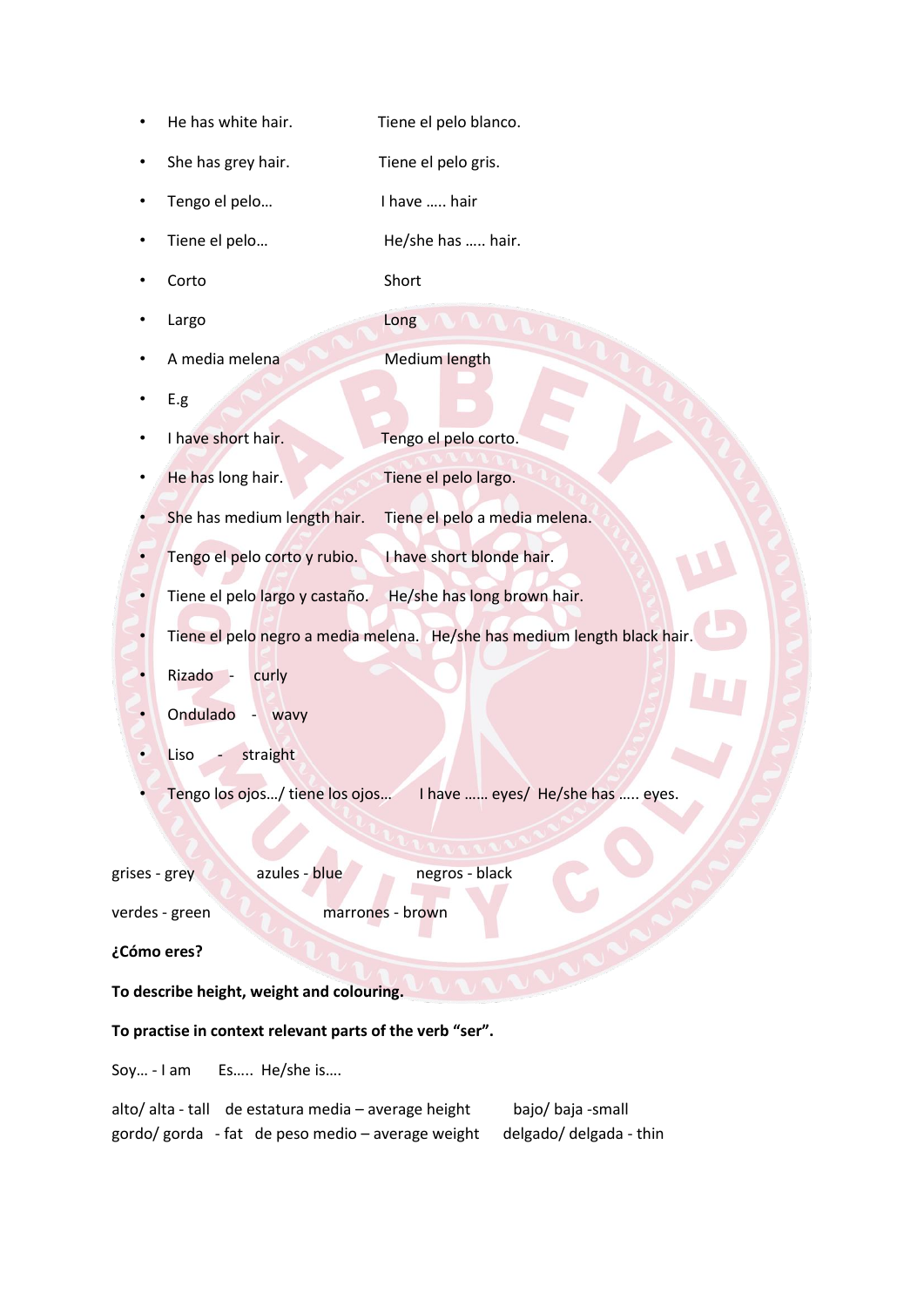### Tengo/ Tiene…. I have/ He/she has Llevo/ Lleva …. I wear/ He/she wears

Coletas- pig-tails un moño – a bun trenzas- plaits flequillo- fringe barba- beard bigote- moustache gafas-glasses pecas- freckles una cicatriz-a scar un aparato- braces

 Calvo- bald guapo/ guapa- good-looking feo/ fea-ugly joven- young viejo/ vieja-old de mediana edad- middle-aged

- Soy I am
- Es- He/she is
- Rubio Blonde (m)
- Rubia Blonde (f)
- Moreno Tanned (m)
- Morena Tanned (f)
- Negro Black (m)
- Negra Black (f)
- Blanco White (m)
- Blanca White (f)
- Pelirrojo Red-haired (m)
- Pelirroja Red-haired (f)
- E.g. Soy rubio I am blonde (m)
- Soy pelirroja I am red-haired (f)
- Es negro He is black
- Es morena She is tanned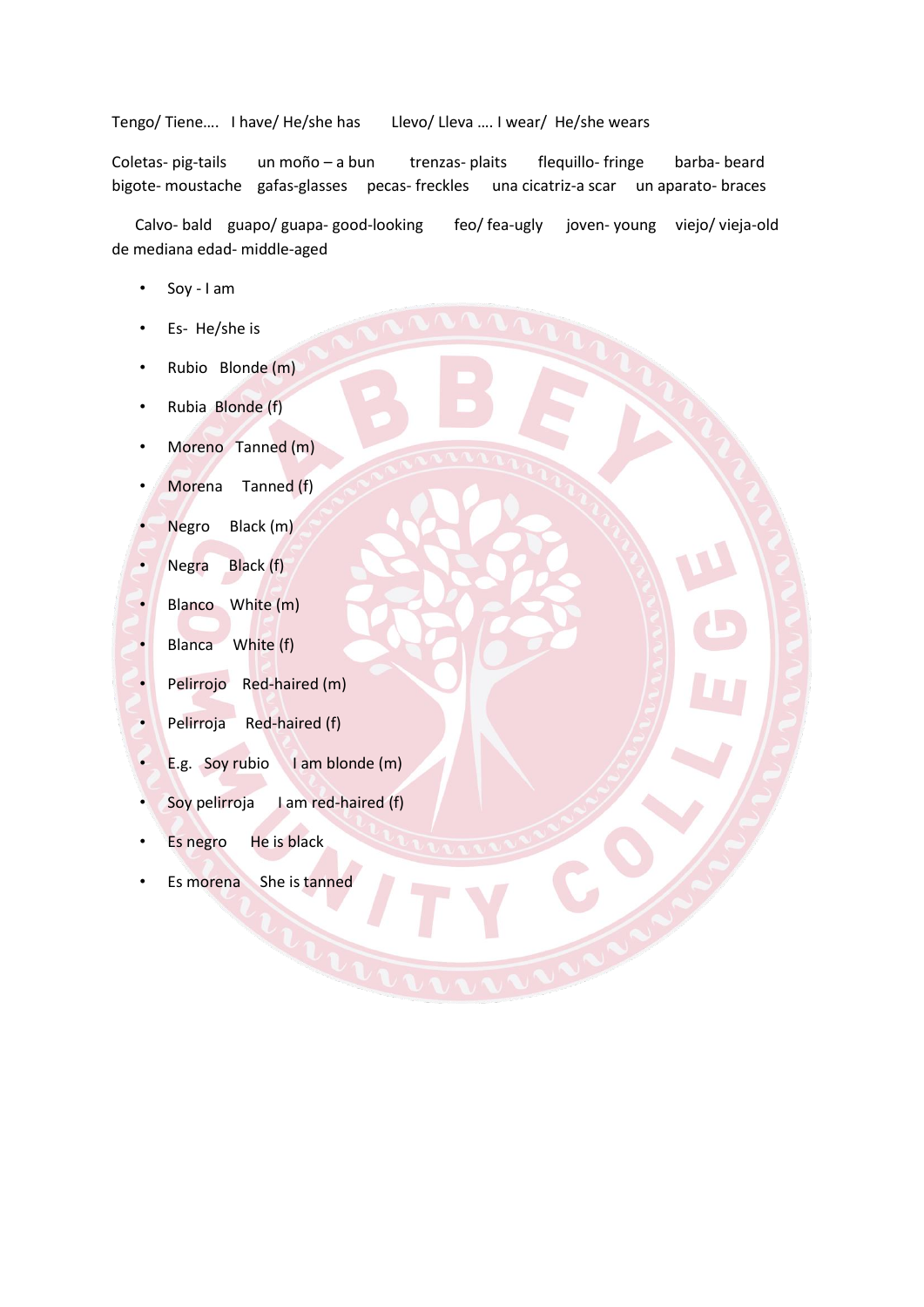(A) Write in English:

- 
- Es de Australia de la constitución de la constitución de la constitución de la constitución de la constitución
- Eres de España<br>
Fres de España
- 
- Eres de Nigeria
- Soy de Los Estados Unidos
- Eres de México
- Soy de Gales
- Es de Jamaica<br>
The Samuel Contract of the Samuel Contract of the Samuel Contract of the Samuel Contract of the Samuel Contract of the Samuel Contract of the Samuel Contract of the Samuel Contract of the Samuel Contract of
- Eres de Escocia **Contracto de Contracto de Contracto de Contracto de Contracto de Contracto de Contracto de Co**

(B) Write in Spanish

- I am from Australia
- He is from Spain
- You are from Mexico  $\bullet$
- He is from Ireland  $\bullet$
- **I am from Jamaica**  $\bullet$
- You are from the U.S.A.  $\bullet$
- She is from Northern Ireland

 $\mathcal{U}$ 

- $\bullet$ I am from Wales
- He is from Scotland
- You are from Nigeria  $\bullet$

### (C) Write in English:

- Soy español
- Eres nigeriana and the contract of the contract of the contract of the contract of the contract of the contract of the contract of the contract of the contract of the contract of the contract of the contract of the contrac
- Es escocesa en la contradición de la contradición de la contradición de la contradición de la contradición de la contradición de la contradición de la contradición de la contradición de la contradición de la contradición
- Eres Australiana et al. et al. et al. et al. et al. et al. et al. et al. et al. et al. et al. et al. et al.
- Es irlandés
- 
- 
- Eres mexicano e a contra a contra a contra a contra a contra a contra a contra a contra a contra a contra a co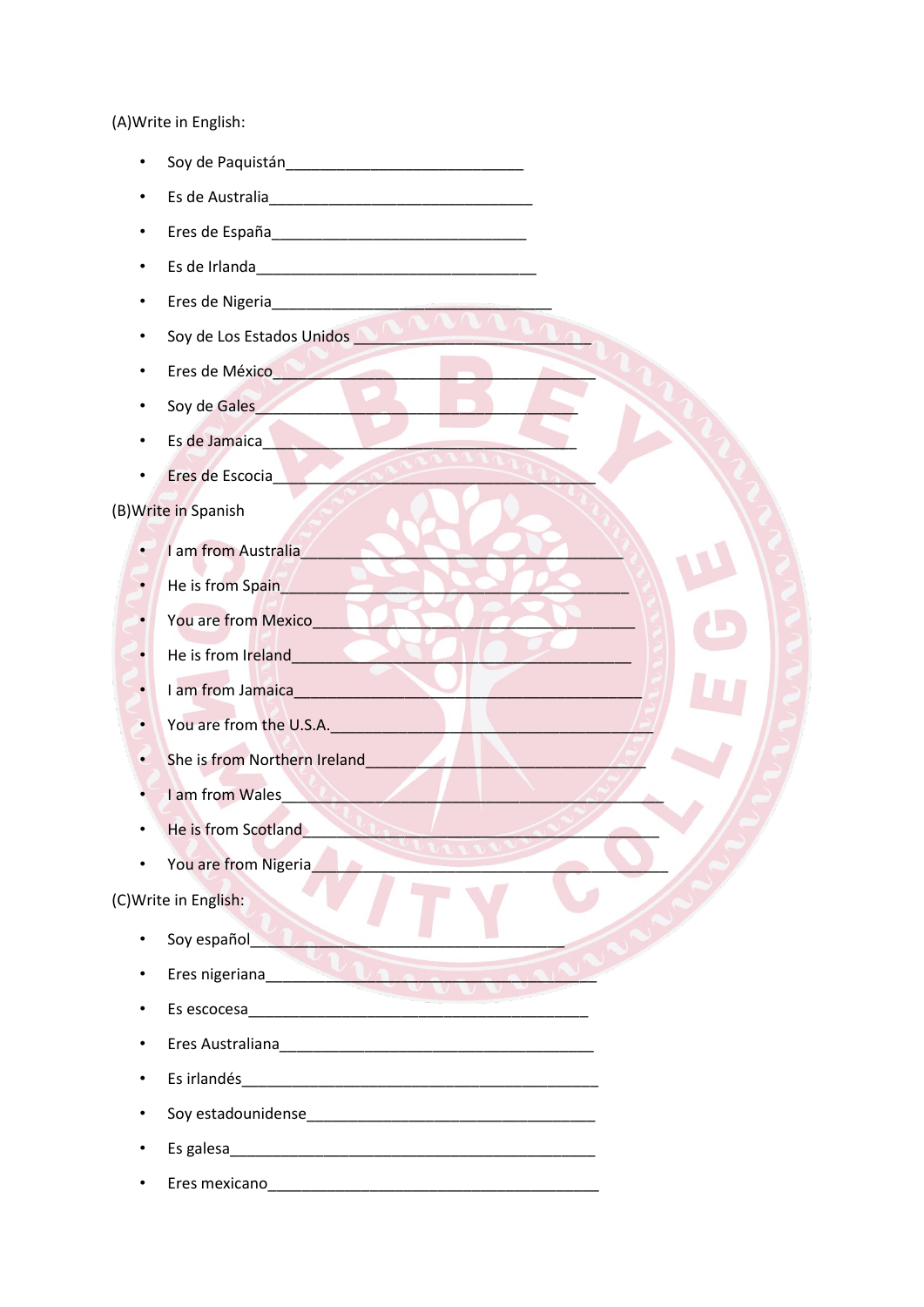(D) Write in Spanish:

- $\bullet$
- $\bullet$
- $\bullet$
- $\bullet$
- 
- You are (female) Mexican.
- She is Australian.  $\bullet$
- He is Nigerian.  $\bullet$

(E) Write in Spanish:

|          | I speak Italian_                                                                                                                                                                                                                 |
|----------|----------------------------------------------------------------------------------------------------------------------------------------------------------------------------------------------------------------------------------|
|          | You speak French                                                                                                                                                                                                                 |
|          | He speaks English                                                                                                                                                                                                                |
|          | You speak German                                                                                                                                                                                                                 |
|          | I speak Catalan                                                                                                                                                                                                                  |
|          | You speak Welsh                                                                                                                                                                                                                  |
|          | I speak Spanish<br>Letter and the speak of the speak of the speak of the speak of the speak of the speak of the speak of the speak of the speak of the speak of the speak of the speak of the speak of the speak of the speak of |
|          | He speaks Italian Management and the speaks Italian                                                                                                                                                                              |
|          | (F) Write these languages properly in Spanish and English:                                                                                                                                                                       |
| Oseñapl  | $\mathcal{L}(\mathbf{x}) = \mathcal{L}(\mathbf{x})$                                                                                                                                                                              |
| Oitanlia |                                                                                                                                                                                                                                  |
| Aaanclt_ |                                                                                                                                                                                                                                  |
| Gsniel   |                                                                                                                                                                                                                                  |
|          |                                                                                                                                                                                                                                  |
|          | Rcsfnea                                                                                                                                                                                                                          |
| Alanme   |                                                                                                                                                                                                                                  |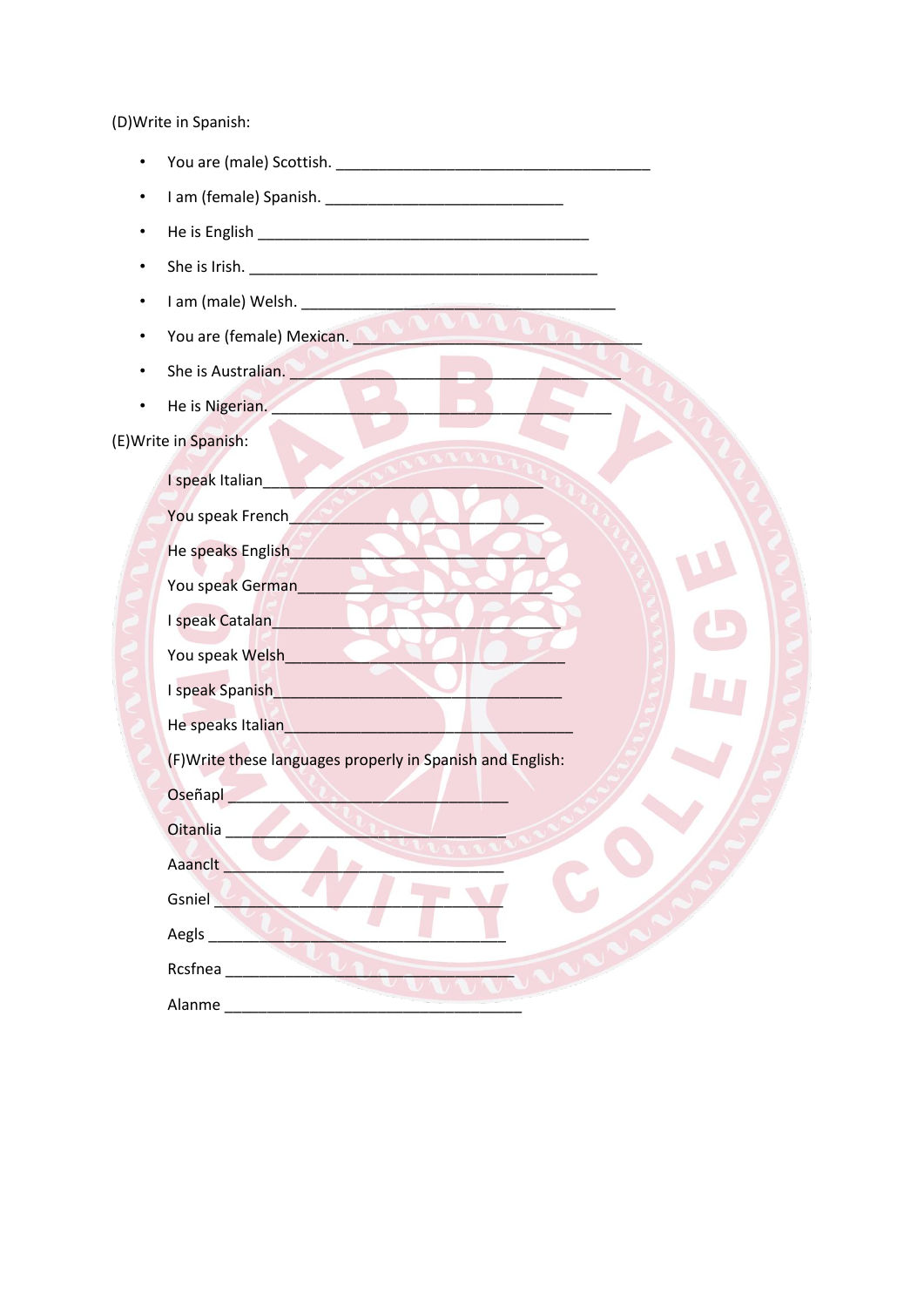- (G)Write in English:
- (1) Tengo tres hermanas.
- (2) Tengo un hermano.
- (3) Tengo dos hermanos y una hermana.

\_\_\_\_\_\_\_\_\_\_\_\_\_\_\_\_\_\_\_\_\_\_\_\_\_\_\_\_\_\_\_\_\_\_\_

\_\_\_\_\_\_\_\_\_\_\_\_\_\_\_\_\_\_\_\_\_\_\_\_\_\_\_\_\_\_\_\_\_\_\_\_\_

 $\overline{\phantom{a}}$ 

 $\qquad \qquad \qquad \qquad \qquad \qquad$ 

 $\mathcal{L}$  , and  $\mathcal{L}$ 

 $\sim$ 

 $\mathcal{L}$ 

 $\Box$ 

 $\Box$ 

 $\Box$ 

 $\Box$ 

 $\Box$ 

- (4) Tengo dos hermanos
- (5) Tengo una hermana
- (6) Tengo tres hermanos
- (7) Soy hija única
- (8) Tengo dos hermanas.
- (9) Tengo un hermano y dos hermanas.
- (10) Tengo tres hermanos y dos hermanas
- (11) Tengo dos hermanos y tres hermanas.
- (12) Soy hijo único

**(H) Write in Spanish:**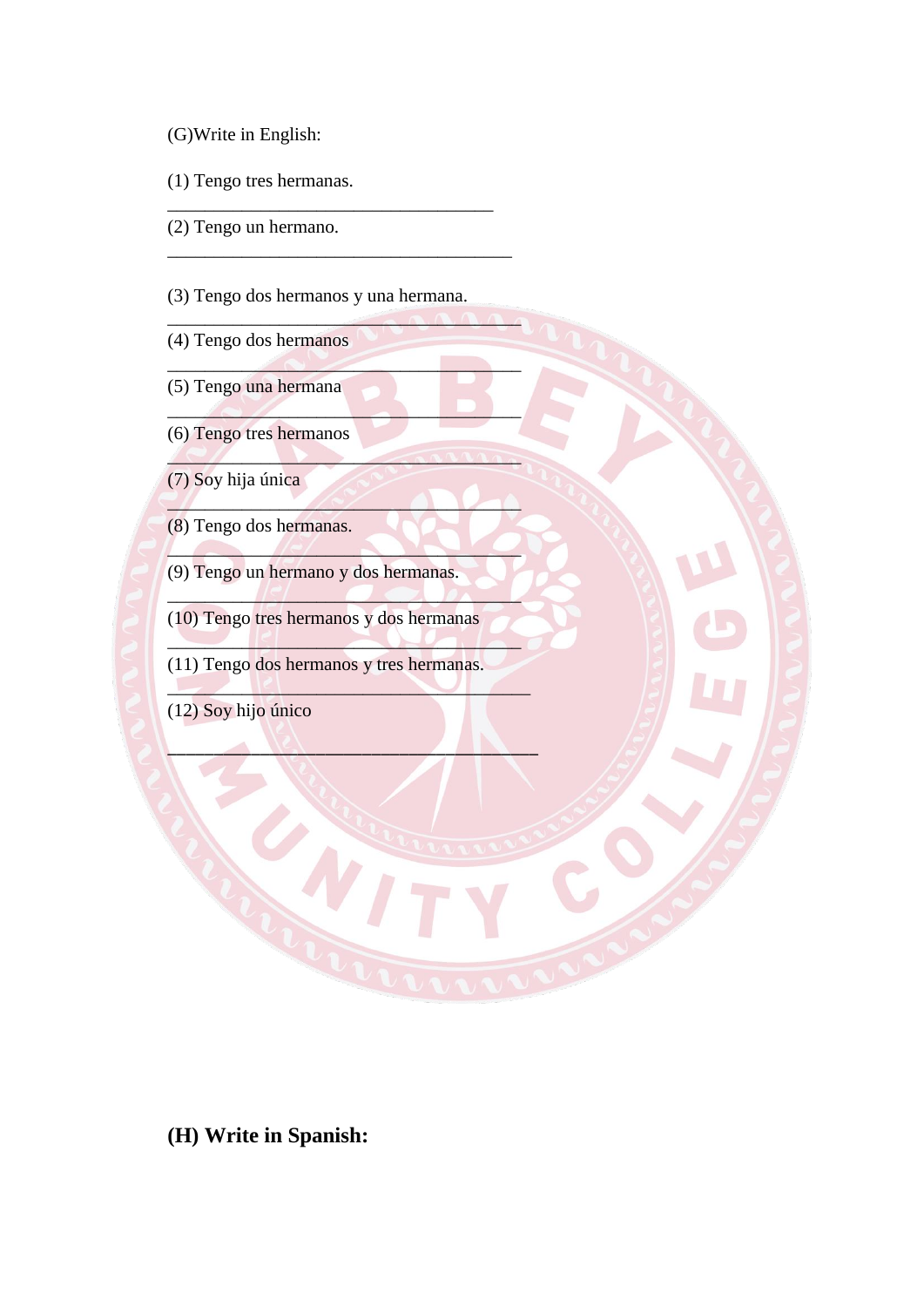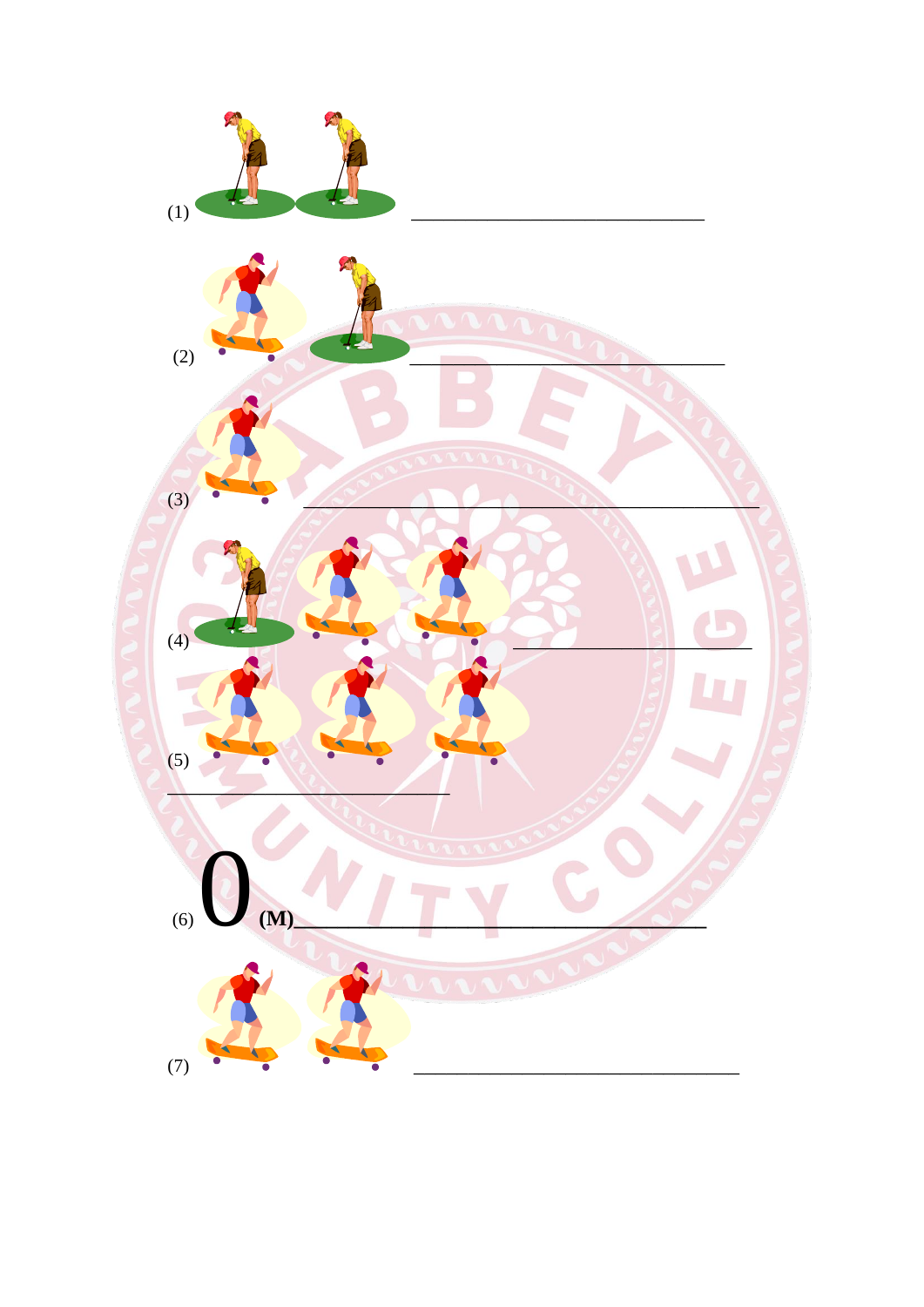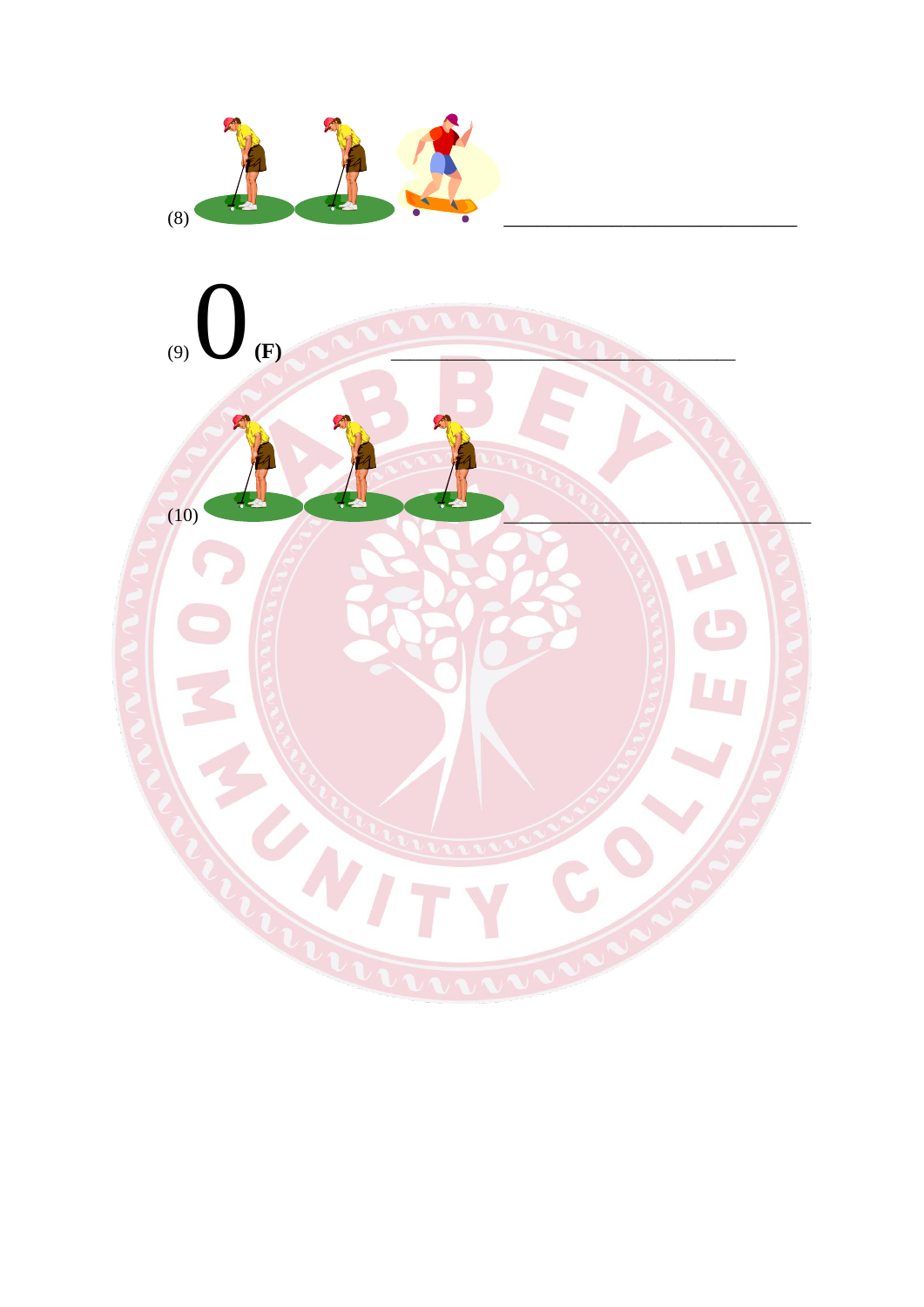**(I)Look at the examples and do the same with the details below**:



Sara – 11 = Mi hermana se llama Sara. Tiene once años.

Pedro – 13 – Mi hermano se llama Pedro. Tiene trece años.

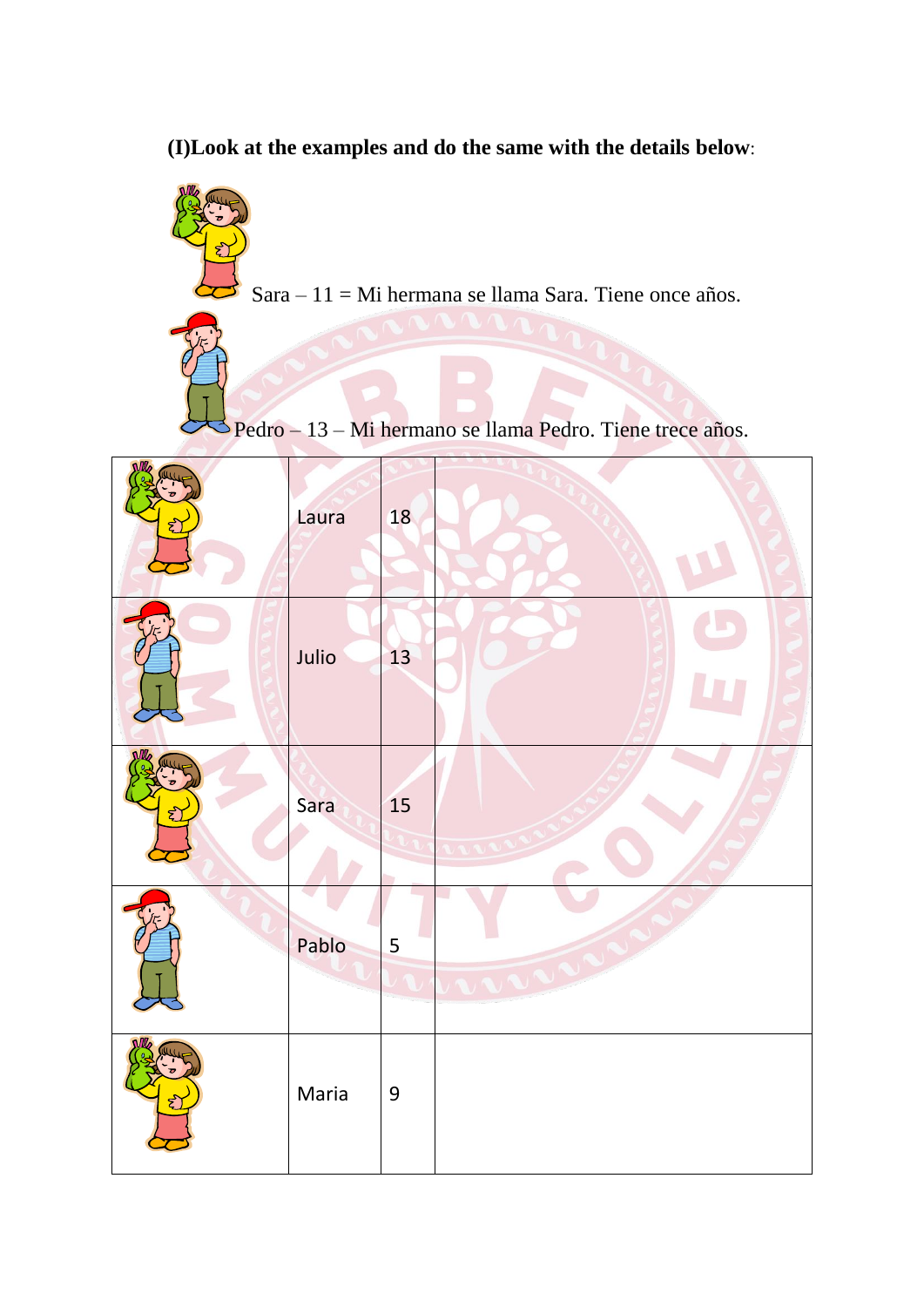(J) Write in English:

| 1-En casa tengo un perro.                                                            |
|--------------------------------------------------------------------------------------|
| 2-En casa tengo un pájaro.<br><u>La propinsa de la paíse de la paradi</u>            |
| 3-En casa tengo un ratón.                                                            |
| 4-En casa tengo un loro.                                                             |
| 5-En casa tengo un conejo.                                                           |
| 6-En casa tengo una araña.                                                           |
| 7-En casa tengo un caballo.                                                          |
| 8-En casa tengo una serpiente.                                                       |
| 9-En casa tengo una tortuga.                                                         |
| 10-En casa tengo un pez.                                                             |
|                                                                                      |
| 12-En casa tengo un conejillo de indias.<br>12-En casa tengo un conejillo de indias. |
| (K) Write in Spanish:                                                                |
| 1-I have a tortoise.                                                                 |
| 2-I have a fish.                                                                     |
| 3-I have a rabbit.                                                                   |
| 4-I have a horse.                                                                    |
| 5-I have a bird.                                                                     |
| 6-I have a cat.                                                                      |
|                                                                                      |
|                                                                                      |
|                                                                                      |
|                                                                                      |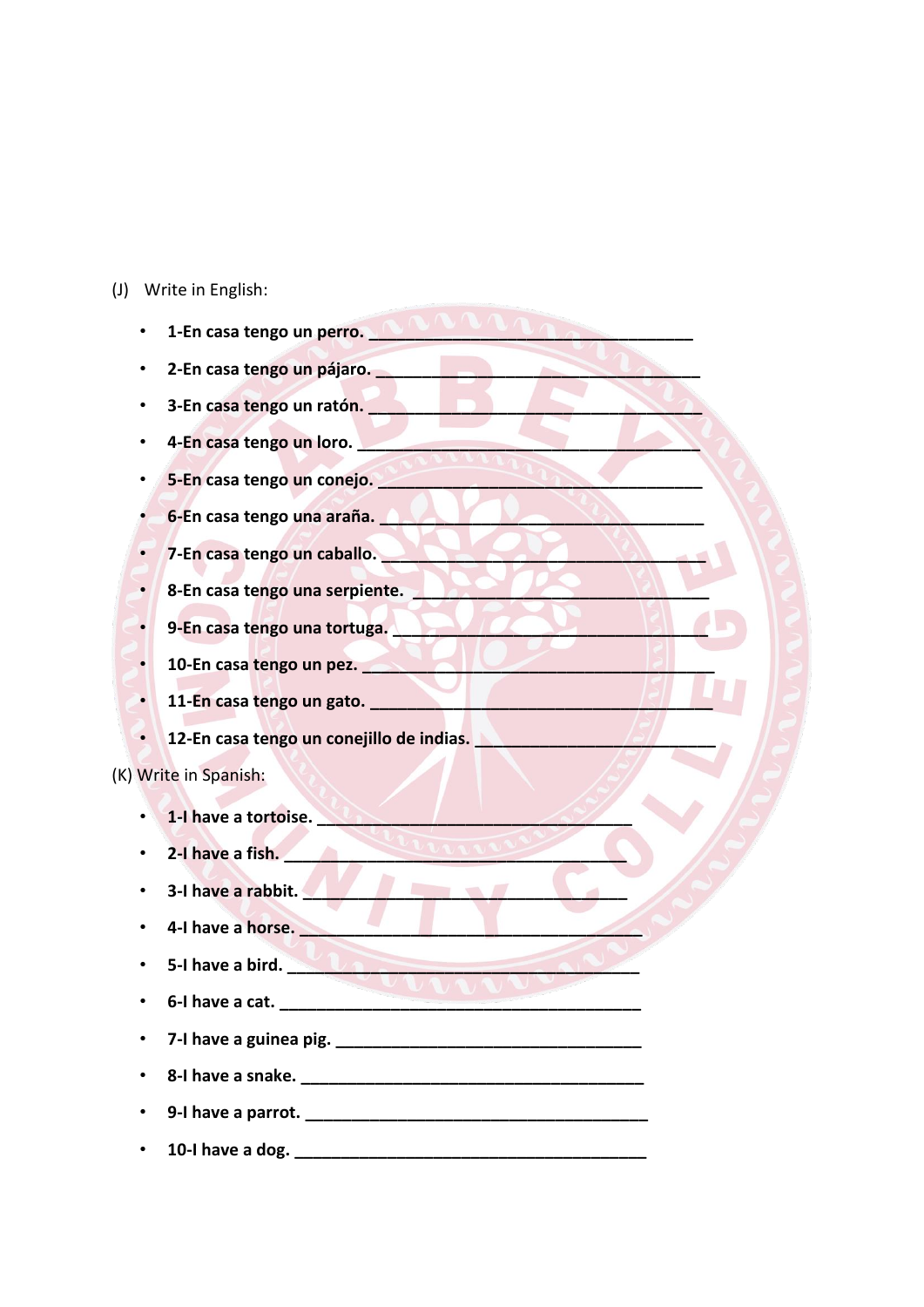- **11-I have a mouse. \_\_\_\_\_\_\_\_\_\_\_\_\_\_\_\_\_\_\_\_\_\_\_\_\_\_\_\_\_\_\_\_\_\_\_\_**
- **12-I have a spider. \_\_\_\_\_\_\_\_\_\_\_\_\_\_\_\_\_\_\_\_\_\_\_\_\_\_\_\_\_\_\_\_\_\_\_\_\_**

(L) Write in Spanish:

- $\bullet$  I have 4 white dogs (female).
- I have 5 blue birds.
- $\bullet$  I have 3 green tortoises.
- $\bullet$  **I have 8 gold fish.**  $\bullet$  **I** have 8 gold fish.
- $\bullet$  I have 3 black cats (female).
- $\bullet$  **I** have 5 red birds.
- I have 2 brown guinea pigs.
- $\bullet$  I have 3 grey mice.
- I have 2 tabby cats.
- **I** have 3 white horses.

(M) Write in Spanish:

- I have a big spider.
- I have a small tortoise.
- I have a big horse.
- $\bullet$  I have two small guinea pigs.
- I have five small parrots.
- I have three large tortoises.
- I have six large birds.
- I have eight small fish.
- I have four small mice. \_\_\_\_\_\_\_\_\_\_\_\_\_\_\_\_\_\_\_\_\_\_\_\_\_\_\_\_\_\_\_\_\_\_\_\_\_\_\_\_\_\_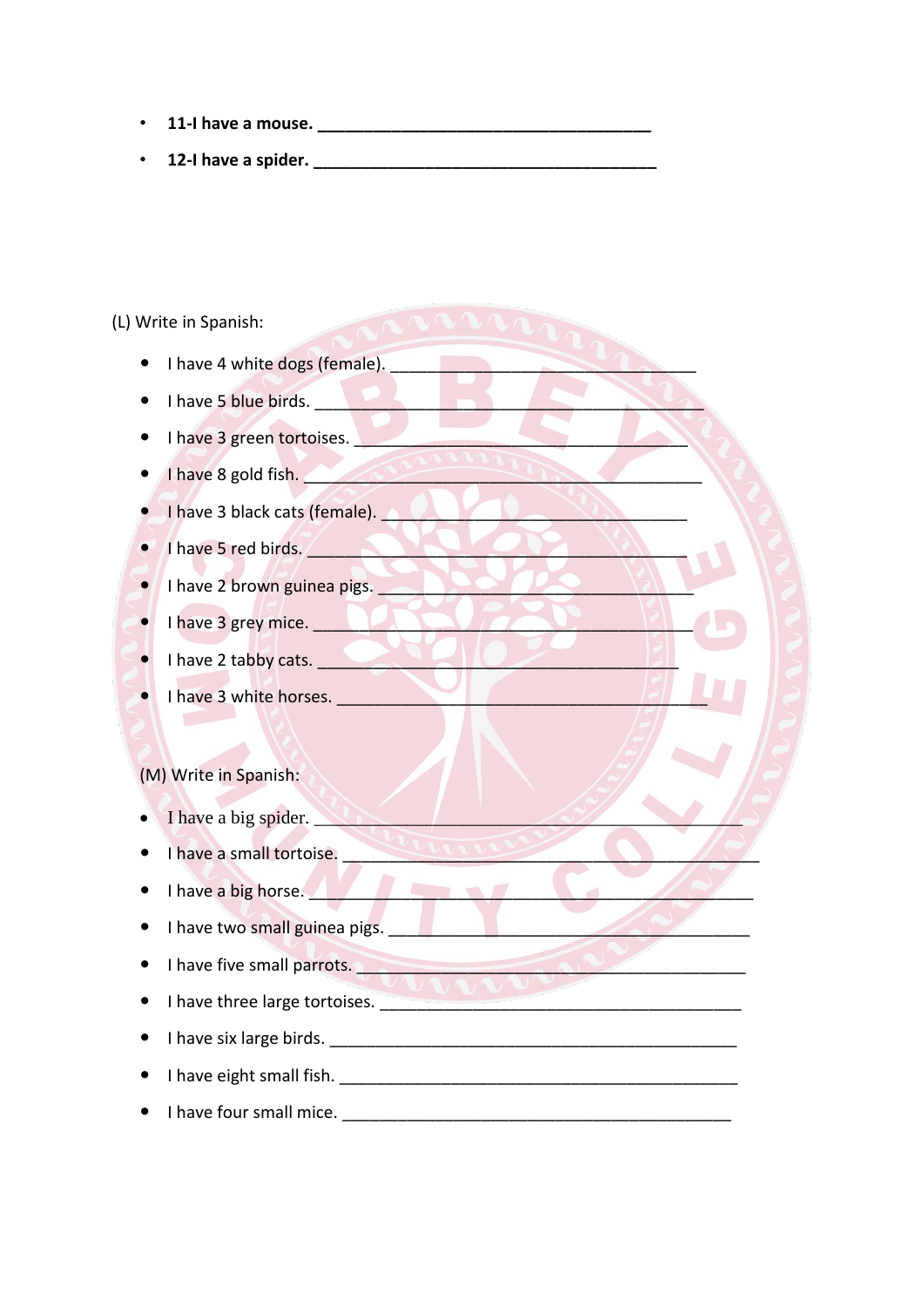# (N) Write in English:

| $\mathbf{1}$   | Tengo los ojos verdes.        |
|----------------|-------------------------------|
| $\overline{2}$ | Tiene el pelo rubio.          |
| 3              | Tiene el pelo liso.           |
| 4              | Tengo el pelo largo.          |
| 5 <sup>1</sup> | Tiene los ojos azules.        |
| 6              | Tiene el pelo corto.          |
| $\overline{7}$ | Tengo el pelo rizado.         |
| 8              | Tengo el pelo negro.          |
| 9              | Tiene los ojos marrones.      |
| 10             | Tiene el pelo a media melena. |
| 11             | Tiene el pelo largo.          |
| 12             | Tengo el pelo rubio.          |

ACCORDINA

(O)Write in Spanish:

- I am old (f)  $\sqrt{2 \cdot 2 \cdot 1}$
- She is middle aged
- He is young \_\_\_\_\_\_\_\_\_\_\_\_\_\_\_\_\_\_\_\_\_\_\_\_\_\_\_\_\_\_\_\_\_\_\_\_\_\_\_
- I have plaits \_\_\_\_\_\_\_\_\_\_\_\_\_\_\_\_\_\_\_\_\_\_\_\_\_\_\_\_\_\_\_\_\_\_\_\_\_\_
- She has braces  $\overline{\phantom{a}}$
- He is good-looking \_\_\_\_\_\_\_\_\_\_\_\_\_\_\_\_\_\_\_\_\_\_\_\_\_\_\_\_\_\_\_\_\_